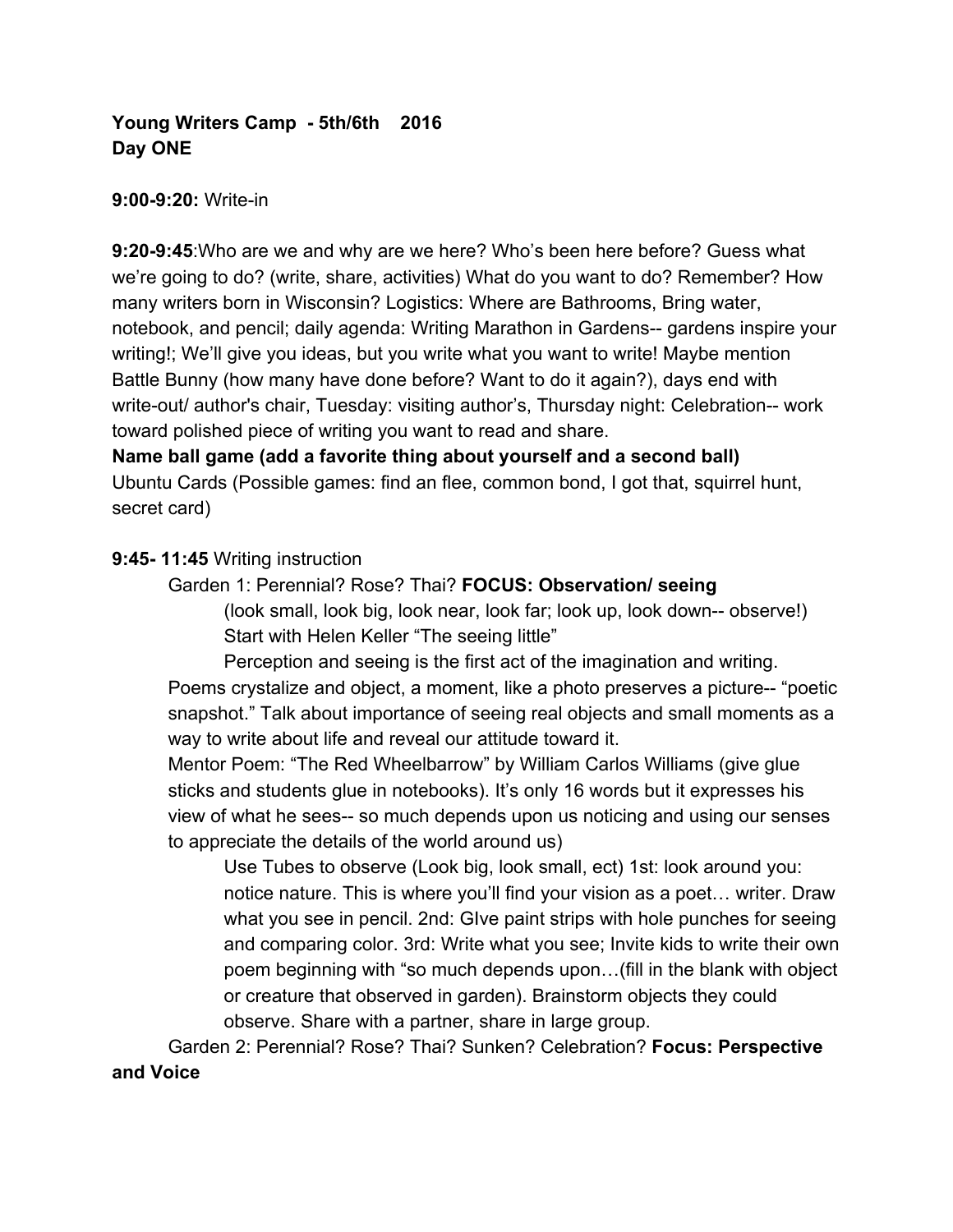Now we're going add some personality to what we observe by thinking about feelings and perspective. Perspective is how we see of feel about something. Some of us may have drawn or written about the same object in the garden but our poems/drawings are often completely different, because each of us experienced it/saw it differently or have a different opinion/attitude about it.

Students take colored crayons or markers and add color to their drawings to add feeling.

Voice is another way to express feeling. (Model: talk in monotone, strict tone. formal tone, goofy voice) What do you notice? Our Voice expresses our personality and feelings. Turn to partner and speak in unique voice (frustrated, sad, mad, happy, confused, etc.) Guess what type of voice your partner is trying to project.) Just like when you speak, when you write you show your personality, feelings and attitude through the words you choose, punctuation, etc.

Read: *The Day the Crayons Quit* (voice introduction) Look at cover: What kind of voices do you think the different colored crayons will have. Read parts of book and discuss some adjectives.

Find an object/creature in the garden : bees, flower, leaves, stones, grass, trees, clouds, water etc. Choose one and take on the VOICE of that object/creature. Consider your object's desires, goals, past experiences, attitudes, behaviors, habits, interests, speaks, moves. Think of adjectives: satisfied, outraged, bored, frustrated, victimized, exhausted, betrayed, happy, shy, excited, angry, obsessed

Share out of writing

**10:45 or 11:00** Bathroom/ water break

Garden 3: Sunken? Rock? Rose? Shade? Meadows? : **FOCUS: Continued writing instruction in Voice and intro Dialogue** Now choose 2 (or more!) objects/creatures and create a conversation/dialogue/skit between the 2 objects/creatures. Remember to consider the Voice/personality of your objects. You can have some crazy combos for your dialogues: e.g.--shoe and a bumble bee. Possibility: mentor text: *Don't Let the Pigeon Drive the Bus!* HOw does he pigeon speak? What is he obsessed by? Who is he talking to? (dialogue) Share you of writing?

**11:45-12:25:** Lunch/ Free time in park with soccer ball, frisbee, hula hoops etc.

**12:30-1:00:** List poem of the important things they'd like us to know about them. Susan will bring in "list" paper.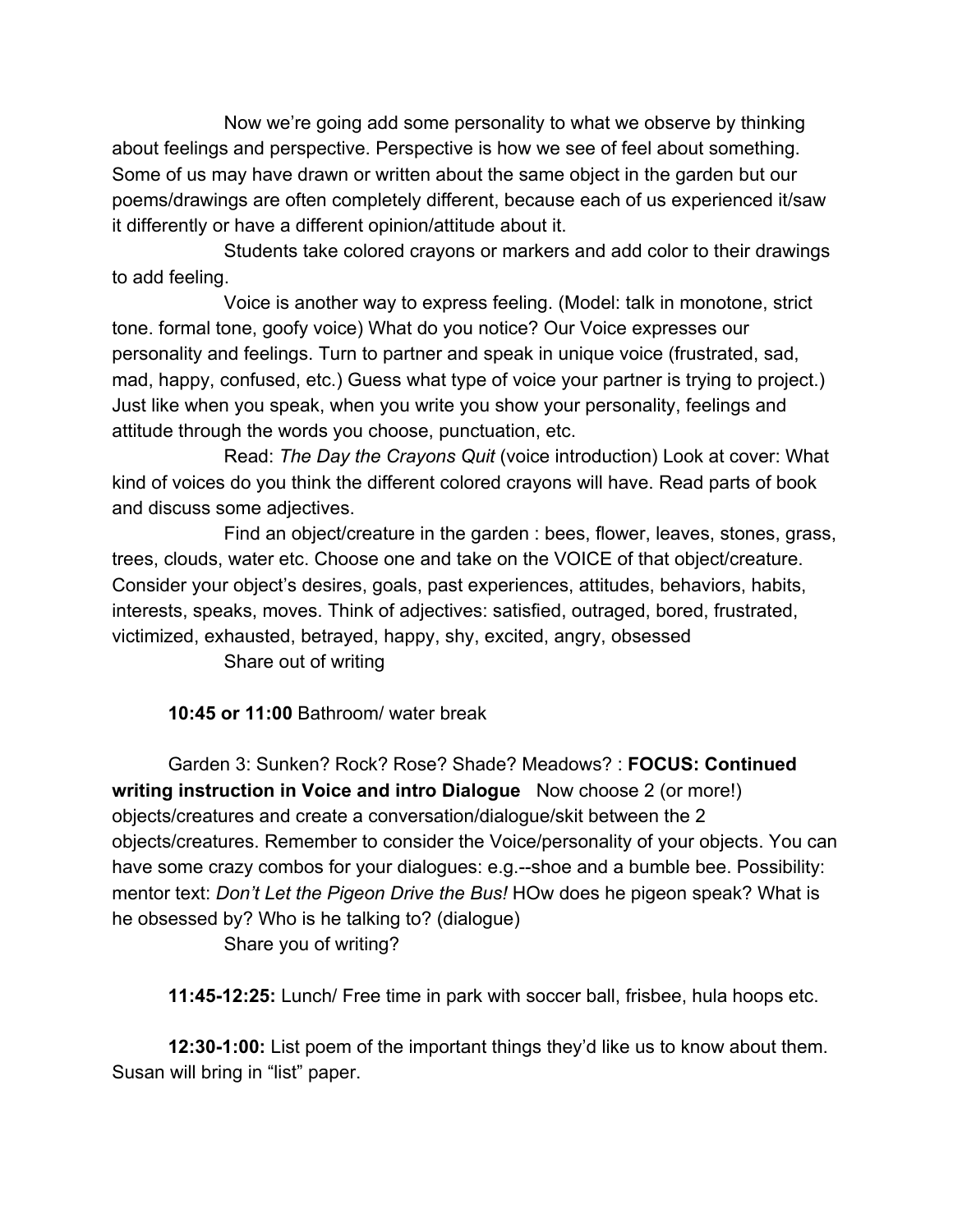**1:00-1:35:** Battle Bunny Book-Read opening and then have students partner read. Kids peruse and select book. Students can start re-writing. Think about PERSPECTIVE and VOICE as they "re-write"--what new perspective/voice do they want to show in their version of the story?

If they don't want to do Battle Bunny, they can just free write.

**OR OPTION 2:** DO Miriam's Improv as Pre-writing Activity instead of Battle Bunny (12:30-1:35)

**1:35-2:00:** Write-out and Author's chair (prompt ideas at end of document)

OPTION 2 for Day 1 PM Writing Instruction- Miriam's Improve as a prewriting activity (at tables in outdoor patio) **FOCUS: Voice/ perspective → character development**

-Improv as a form of prewriting (see Miriam's handout)

-Choose a character Picture (Emily has these) and write a unique persona (VOICE and PERSPECTIVE) for that character (preparation for hitchhiker activity or the take a pose walkabout activity or both):

Brainstorm character's age, job, likes/dislikes, favorites, family, single or married?, pet's?, activities/hobbies, habits, personality, accent, way of speaking/walking, rich/poor, happy/sad, favorites: food, TV, books, sports, animals, movies, ect. (I'll put these prompts on butcher paper) -Hitchhiker activity

2 rows of chairs are set up. The game starts with 3 participants, two in the front and one in the back seat of the "car". Participants pretend to drive and make an "excuse" to pick up a hitchhiker. When the 4th participant enters the car, they pretend to drive and make an "excuse" to pick up a hitchhiker. When the 4th participant enters a car, they take on a persona (accent, attitude, behavior, personality, ect) of the picture the previously brainstormed. Participants interact for about 10-15 seconds, but I usually have the kids act out a character they developed from their picture) before the driver makes an excuse to leave the car. All other passengers stop their acting, shuffle to fill the 3 seats, and repeat from beginning with a new hitchhiker and a new persona to emulate. After Hitchhiker activity:

-Write about one or two of the characters you saw in the HItchhiker activity. Make up a story for them.

-Walk-about freeze activity (this can be done in lieu of hitchhiker activity): Select one of the characters you wrote about and become him/her.  $\rightarrow$  Do Walk about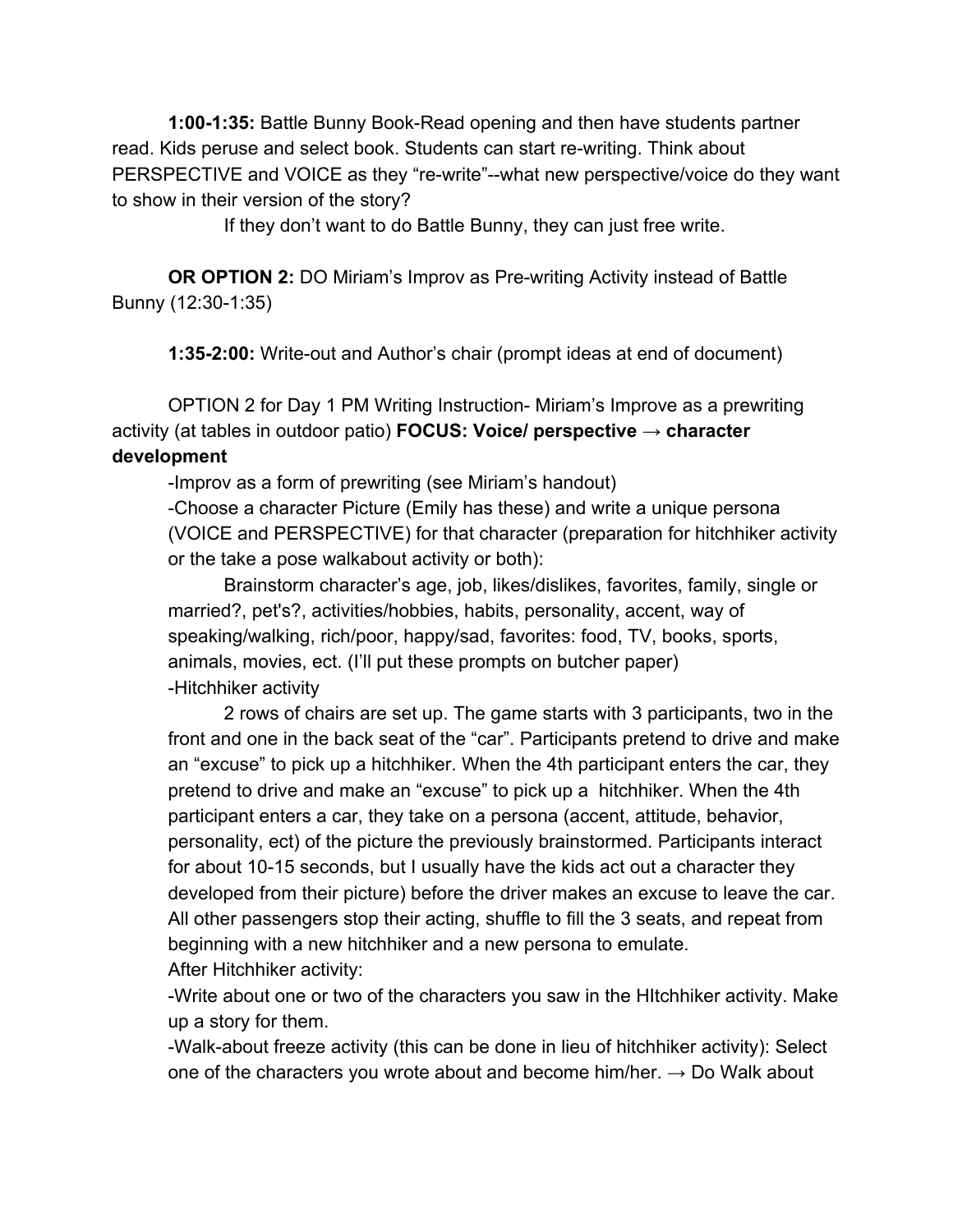activity. When freeze, do the following as your character with the person closest to:

-Take a pose

-take a pose and say one word

-say an entire sentence

- say the entire sentence and have a entire conversation with partner

-Write about the Conversation and then write an adventure or story for your character

**DAY TWO 9:00-9:20**- Write-in **9:20-9:30**- Name Game?? AM: Visiting writers

**11:30-12:15**- Lunch and free time in the Park (bring balls, etc.)

Gage how kids are. They might need a more kinesthetic activity since they've been with authors all morning. If so, we could so Miriam's IMPROV activity (if we didn't do that the first day) instead of all the sensory detailed writing **12:15- 1:35:** Gardens Writing instruction

Garden 1: Herb or Rock Garden or Rose? **FOCUS: sensory details (besides seeing)** We Write about what we notice and see, but also about what we smell, feel, hear, taste (herb garden is good for this). We can use sensory details to write about what we imagine, like in this poem: "Deer Print." The author saw a deer print and it made him imagine what had left that print. He wrote a poem about something he only imagines, but he writes with such vivid sensory detail. Which for all of the words (verbs. nouns, adjectives) in poem that show sensory detail. Which verbs/adjectives show how narrator is feeling or how he imagines the deet to be feeling

To get started with your sensory poem, maybe you want to try out a "6 room" image poem: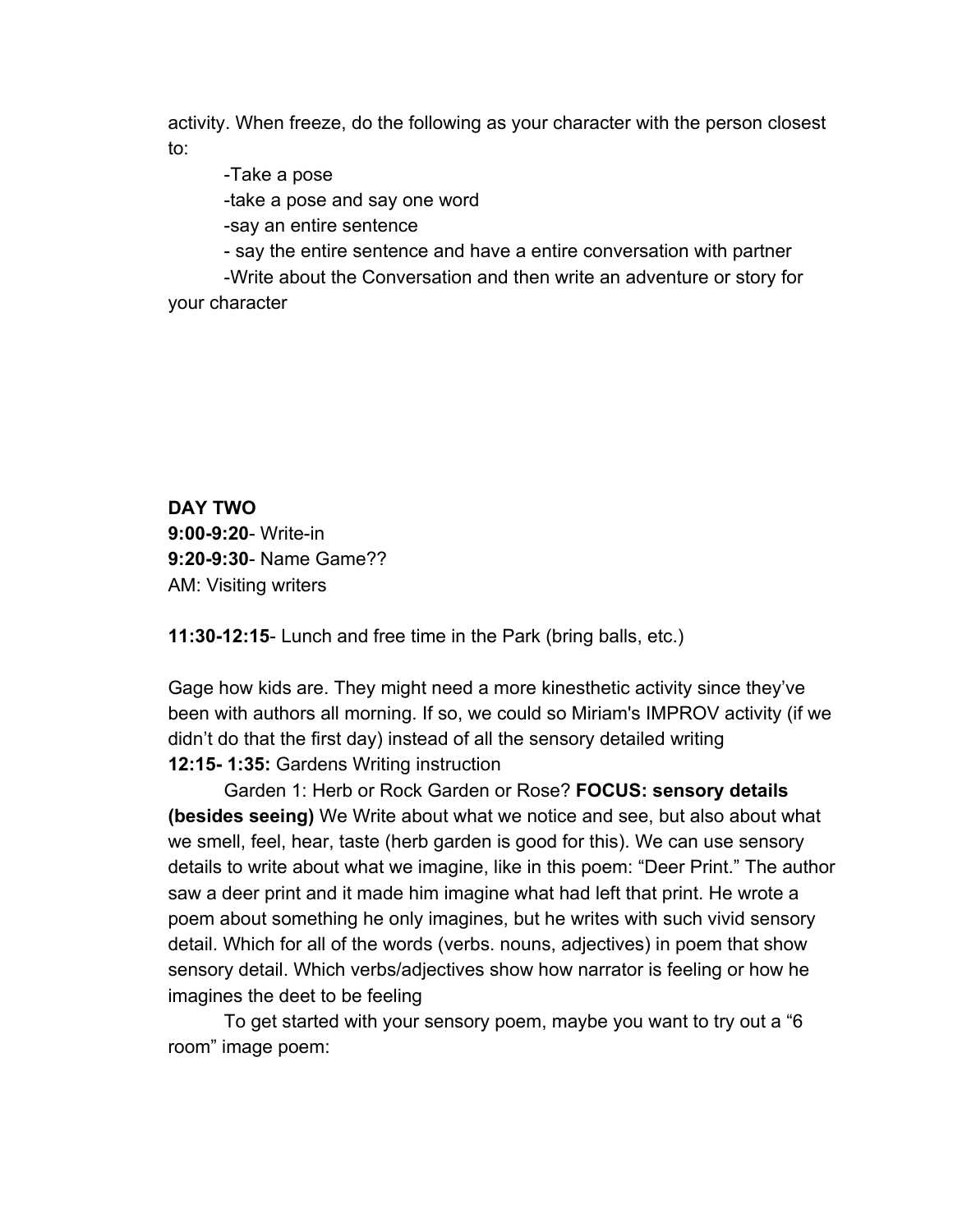Window poem The six "rooms" are: Image or Object in the garden Light around it Sound associated Questions that come to mind Feelings Repeated word(s)

Share out six rooms poems

Garden 2: Rock Garden? **FOCUS: Black out poetry activity, focus on anchor word, and sensory detail/word choice.** Create a poem or story from the pages in the old book/newspaper/magazine. As you choose the words to use in your black-out poem, focus on which verbs show the actions or sensory details that best describe your story/poem---share out black-out poems.

Garden 3: Work on Battle Bunny books or individual writing time

**1:40-2:00** Patio chairs: Write-out and author's' chair

#### **Day THREE**

**9:00-9:20** - write-in

**9:20-9:40** -Ubuntu Cards-Do the "There's a Reason-metaphor. Choose an image that represents yourself. Consider positive quality, strength, hidden talent, fear, etc. Share out

**9:40-11:15** : Writing Instruction

Garden 1: Herb Garden? Thai Garden? **Focus: Metaphor** Hold up a cauliflower. Kale. What does it look like? Look at pictures of food that the artist has transformed into different creatures. What do different objects make you think of? When writers compare two different things, or describe one thing as if it's something else in order to reveal a new perspective about the object, they are using figurative language or metaphor. Writers use metaphor to help readers better see or visualize what they read. For example: Mentor text:

The dark gray clouds, the great gray clouds,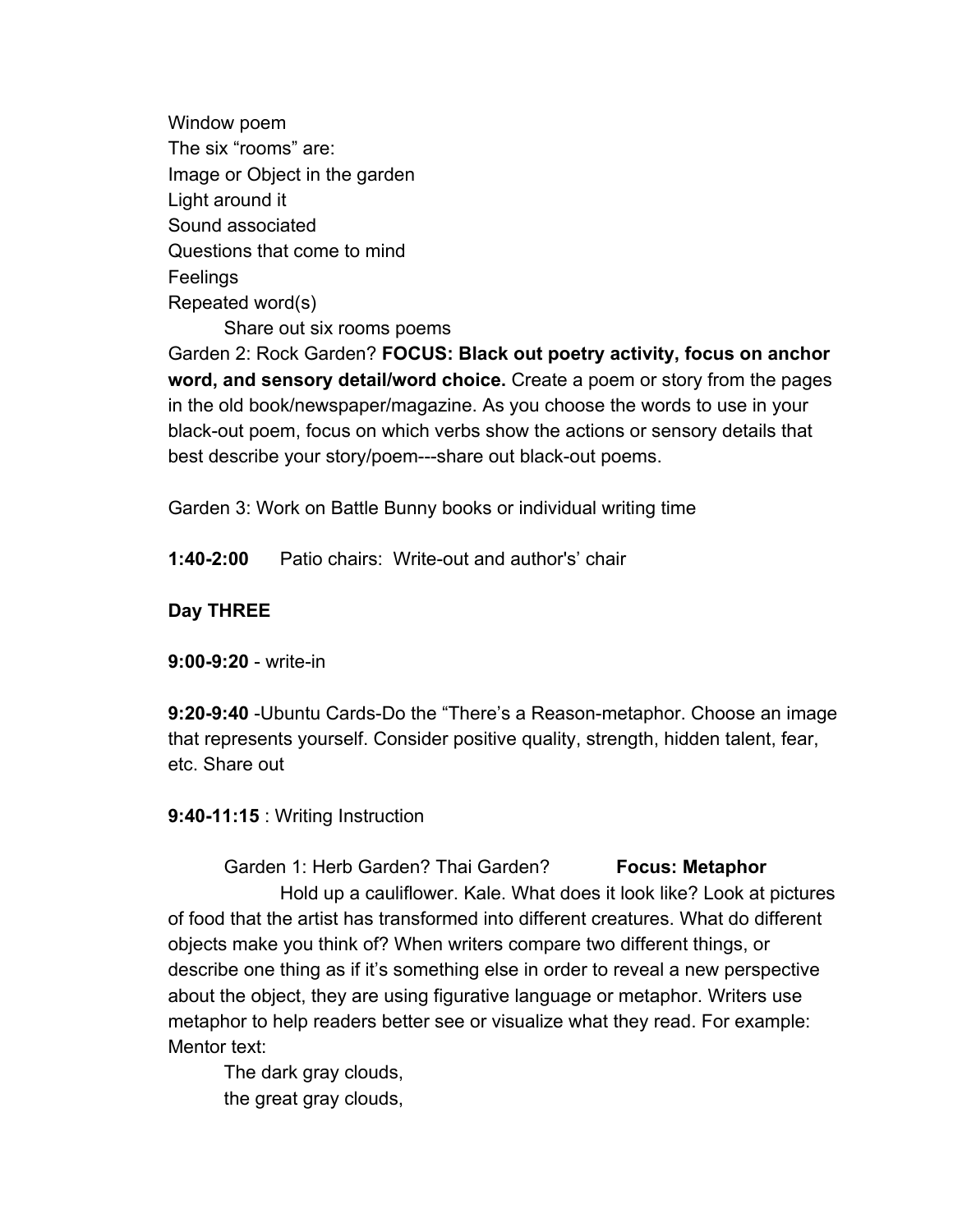the rolling clouds are elephants going to the sea for water they draw up the water in their trunks they march back again across the sky they spray the earth again with the water and men say it is raining. -Natalia M. Belting

Possibility to also include: metaphors are most powerful when they are fresh, surprising, unusual, and they show how a writer feels about a topic. For example:

> DREAMS Hold fast to dreams For if dreams die Life is a broken-winged bird That cannot fly

Hold fast to dreams For when dreams go Life is a barren field Frozen with snow -Langston Hughes

Kids find an object and develope poem or story with metaphor

Garden 2: The power of word choice/metaphor: Read a couple of excerpts from *Circus Mirandus* (metaphor used to describe characters: "Aunt Chocolate Chip" "Aunt Cough Syrup" Also Aunt sponge and Aunt spiker-p.2 and 6 from *James and the Giant Peach*)

Other possibilities: excerpt from Fish in a Tree and Land of Stories #4 pp 13-14) Possibility: Could give the kids pictures of people and use the pictures to inspire characters for story (use metaphor/precise word choice to develop character)

Garden 3: Dix-it Cards. Whimsical images that juxtapose very different things...that use metaphor. Find a card and write a story about the image. You might want to incorporate the garden into your story Share stories

**11:15-12:00**: Bathroom/Lunch/Free time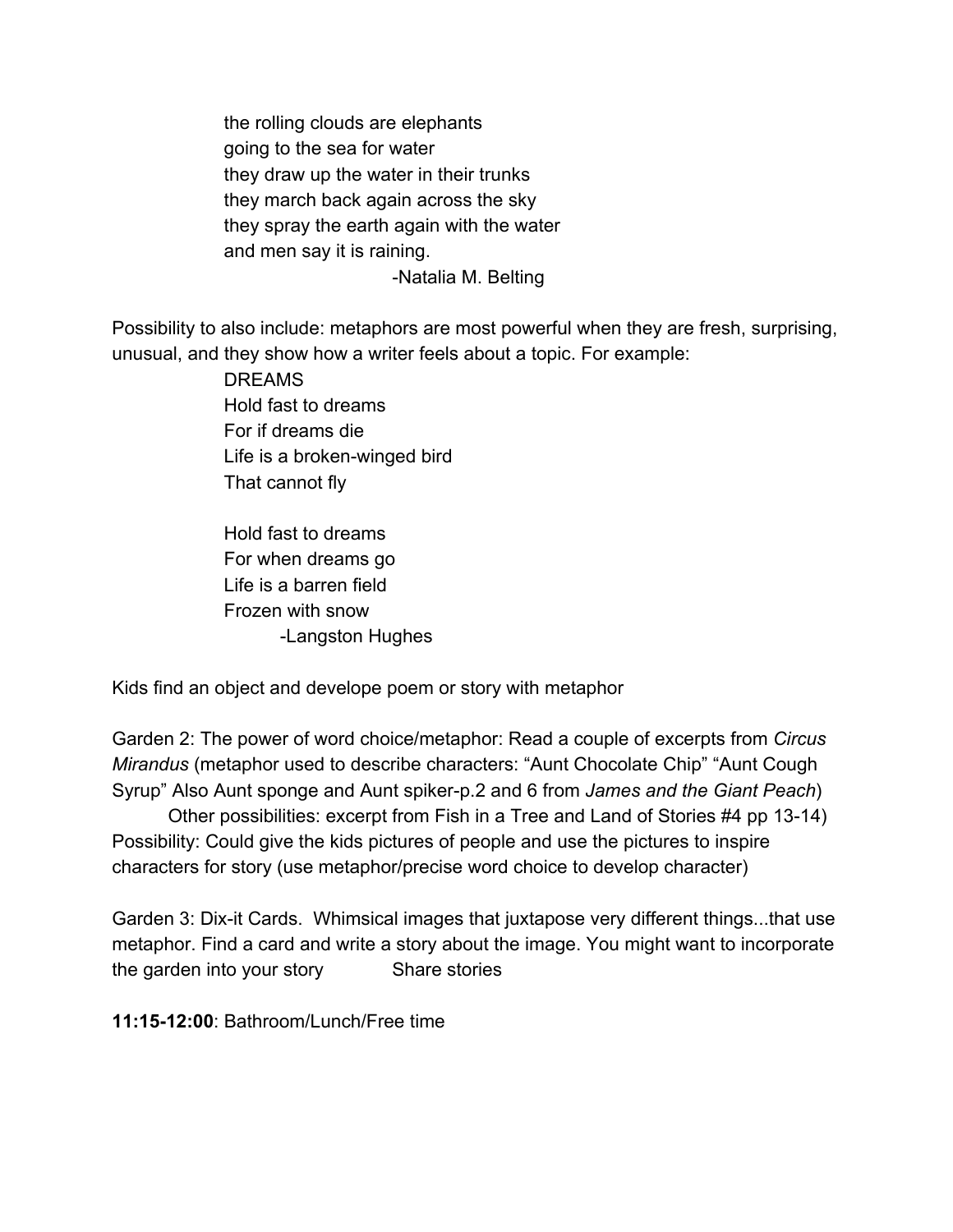**12:00-12:50**  Writing Instruction FOCUS : Revision (TABLES in downstairs room) Food 1. Susan does her Intro to thinking about importance of REvision. What it is. (connect to Battle Bunny)

-Mentor tests for revision: Story version of poem---> poem revision

Story version of a poem by Lillian Moore

I was standing at my window and all day I saw across the way, on someone's windowsill, a geranium which looked like it was glowing red brightly. It looked like a tiny traffic light.

> "Red" Red All day across the way on someone's sill a geranium glows red bright like a tiny faraway traffic light

What do you notice about the two? How change? How he same?

2. Trail mix activity to emphasize revision (and the art of STAR: substitute, take away, add, rearrange- have chart paper up with STAR). While do trail mix add weird things (water!) and take away or substitute so kids get the idea

-Put up on chart paper one of my Compositions from a garden an have kids help me to revise by using the strategies of STAR.

3. Possibility: share two poems (Tree and the School's Oak- KIds glue in notebook) What do you notice? How different? Underline sensory words. Revised version is about a specific tree, more specifics while first poem is generalized, stereotypical-- could be any tree).

**12:55-1:35**- Go to Celebration Garden and revise a piece, read to partner for feedback, relax

Susan will hand out paper for revision . Independent writing or Battle Bunny

**1:35-2:00** Write-out and author's chair '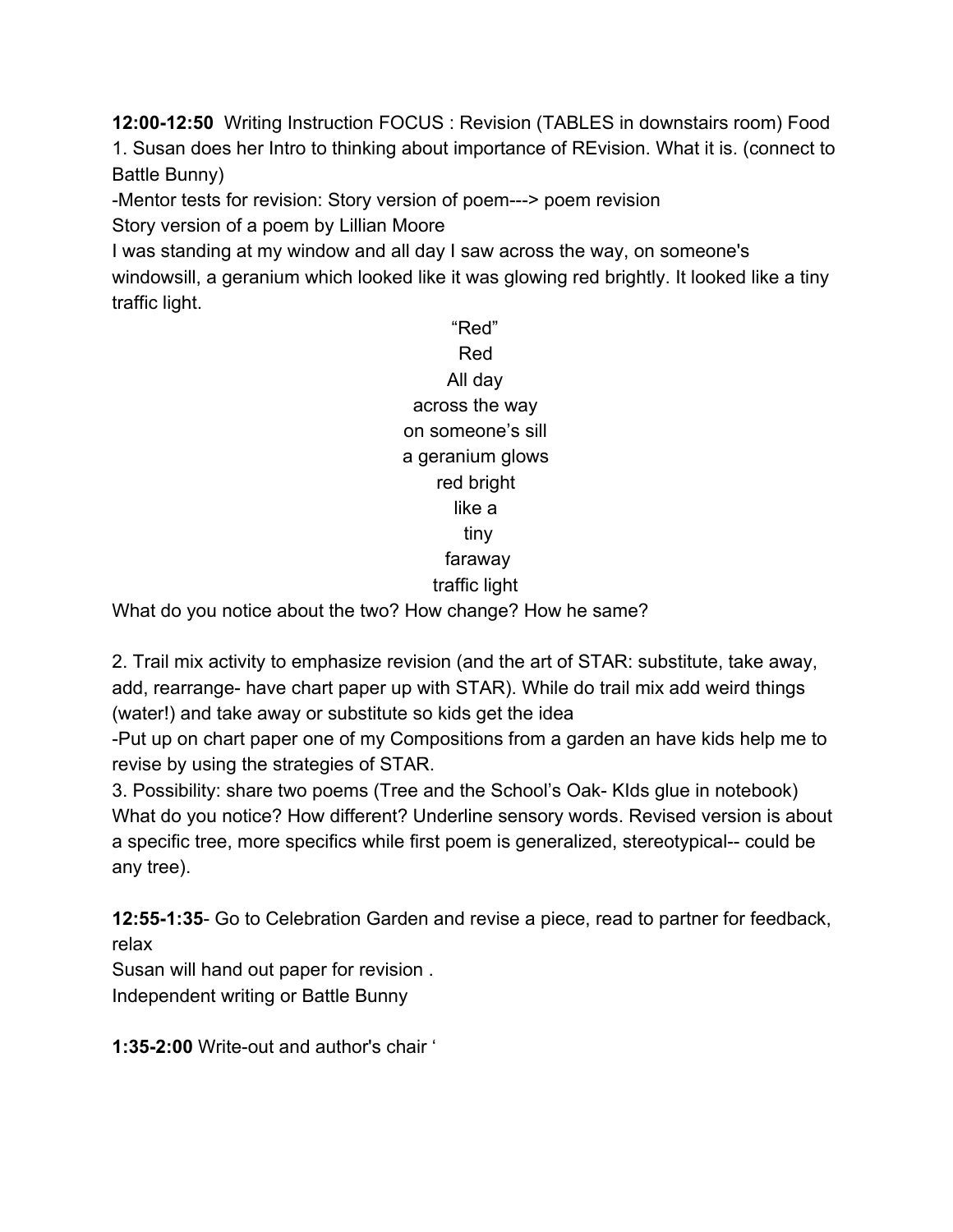**DAY 4 9:00-9:20**- Write-in

**9:25-11:15** Agenda and writing instruction. WE NEED TO get copies of pieces they'll read!

Garden 1: story telling. Put together everything we've discussed to write stories, Susan's Animal stories/ pictures activity. I can't remember how it goes.

Garden 2: Many possibilities: free time or

Ideas:

-opening line activity: hand out slips and then have them match with a picture and write a story.

-Write-around: students in small groups. Receive piece of paper with opening line, then each student adds to the story. Each student folds over what was written before them before passing it

-"Poem" - continues focus on looking small. Read William's' poem "poem" about the cat moving. Kids should notice that the poem focuses on the cat's movement. Now challenge the kids to find movement in the garden and write about that (butterfly, bug, ducks, wind in leaves, ect.)

-Flash fiction activity: Think of 1. an interesting person; 2. Something scary; 3. Favorite possession or object; 4. A food; Choose 3 of the above and write about them, include dialogue.

-Story cubes (genre, opening line, limited action)

-Poem "-Copy and create activity- read William's poem "this is just to say". Talk about tone. Have kids Partner write their own "This is just to say" poem

-Dialogue activity: silent movie clip and kids write the dialogue

-Use Dixit cards for storytelling (individual or group) or actually play dixit

-Read book-poem/ *Live in Music* by Ntozake Shange and then have kids look at gardens and write about where they would like to live or where they do live

**11:15-12:00**- Lunch and free time

**12:00- 1:15**- Writing Instruction Activity: Students choose card for each of the following: genre, opening line, garden (on back of this card is writing challenge or limited action for writing). Then Kids go into garden and write their piece. Also free time

**1:15-1:30** - Be sure kids give us copy of what they will read at the celebration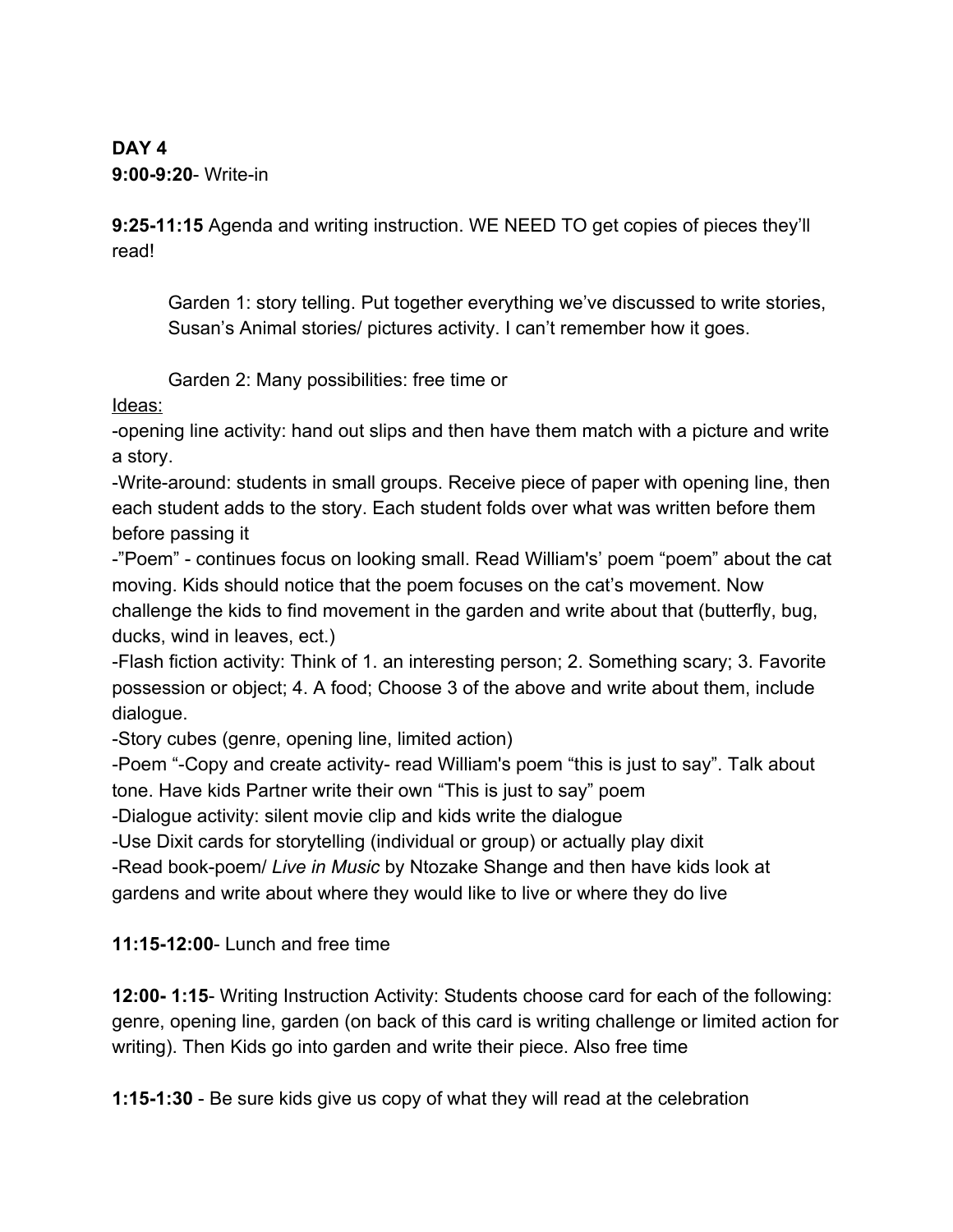### **1:30- 2:00** Write-out and author's chair

Write-out ideas:

- 1. Write what you imagine
- 2. List your favorites (people, memories, books, places, days, pet's, food, etc) Choose one, write
- 3. Draw your hand. Imagine five keys on edge of each finger, What worlds do they unlock
- 4. Your memory will be erased in 5 minutes. List all the things you want to remember. Circle one and write about it
- 5. Conversations/thing overheard
- 6. Awkward (family) moments
- 7. List 10 things you know to be true, Circle one and write
- 8. Write about an experience on a bus
- 9. Write about a bad hair day
- 10. List all of the things you can do in 30 seconds. Circle on and write about it
- 11.6 word memoir
- 12. It was like nothing I'd ever seen before…
- 13.I couldn't believe it when
- 14. Write a story with these five words:
- 15.Boom,bam,bop…. or swish……
- 16.I used to \_\_\_\_\_\_,but now I \_\_\_\_\_\_\_\_\_\_\_\_\_\_\_
- 17.Broken bones
- 18.Pets I have loved
- 19.Lies I have told
- 20.If you were to get a tattoo, what would it be, how represent yourself
- 21. Waiting in line / Overheard Conversations
- 22.Metaphor/ simile: "I'll be rising from the ground like a skyscraper". When I'm at my best, I'm like\_\_\_\_\_\_\_\_\_
- 23.Write about a time you were caught or should have been caught
- 24.If you could change one thing about the world, what would it be
- 25.Visualize a color and place. write
- 26.Secrets / Family Secrets
- 27."Frank woke up as a python, which puzzled him" (Rick Riordan)
- 28.Objects in your house. Choose one and write a story
- 29.What scares/inspires you the most? Makes you sad?
- 30.Write about something you hate that most people love or something you love that most hate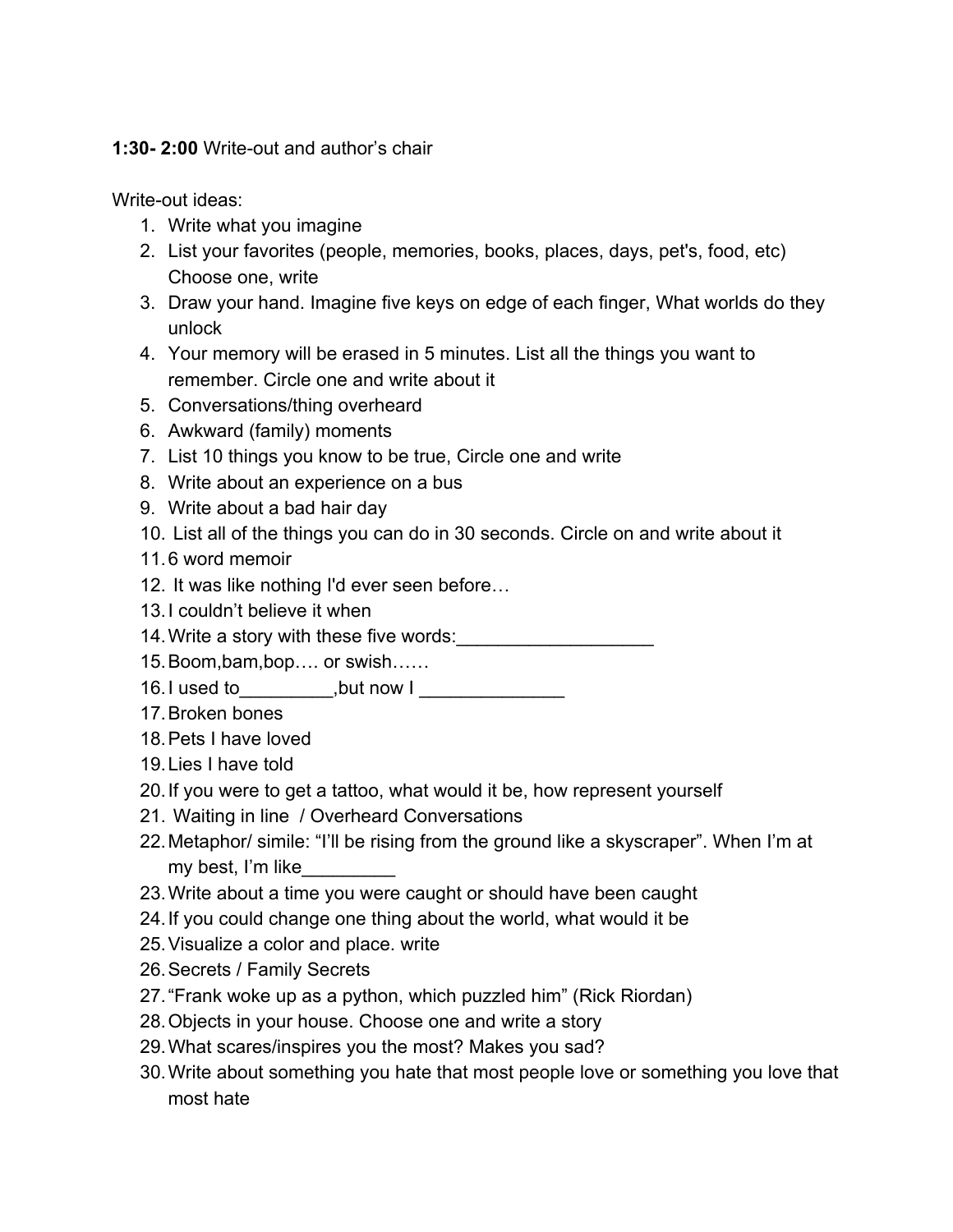- 31.Write about something that makes you say WOW!
- 32.List What you know. Choose one and write
- 33.Make a list of things you'll never do or never do again. Choose one and write.
- 34.You have just discovered evidence that everyone you know is an alien. What do you do?
- 35.Write about a "first" in your life
- 36.Write about something you do not want to lose
- 37.What opportunity did you miss out on
- 38.What important thing did you change your mind on?
- 39.What is the first thing you would do in a strange city?
- 40.Write a found poem with words from book, article, video, etc
- 41.Write a black-out poem with page from article, etc.
- 42.Write a dialogue between two opposites
- 43.Give kids a cut-out of shoes made from wallpaper sample--write the story of where these shoes will take you- your future journey

## **Opening line/genre/ limited action-challenge/ garden activity:**

Opening lines

- It was a dark and stormy night...
- Then it happened. My fingers slipped and I was falling, falling...
- Sophia pulled harder, but it was no use. Her leg was stuck...
- A shadow moved behind the pole and inched towards me.
- The car zoomed down the hill at 85 miles per hour. Then I realized the brakes were broken.
- Frank woke up as a python, which puzzled him.
- I should have said no five years ago
- To this day, I still ask myself why I did it
- The flames flickered and danced with the embers crackling along, before a withered voice called out "it's time"
- As the clock struck 11, she knew there was no longer any time to wait.
- Her body tumbled through the air like a discarded doll flailing to it's inevitable death (Arie)
- Lots of people think that waking up is the most difficult thing, especially early in the morning. To those people I say, try waking up knowing you just died. It's much worse
- There it was suspended before me, pointing right at my face. And all I could think was, "why am I floating?"
- Wind howled through the night, carrying a scent that would change the world-- *Eragon*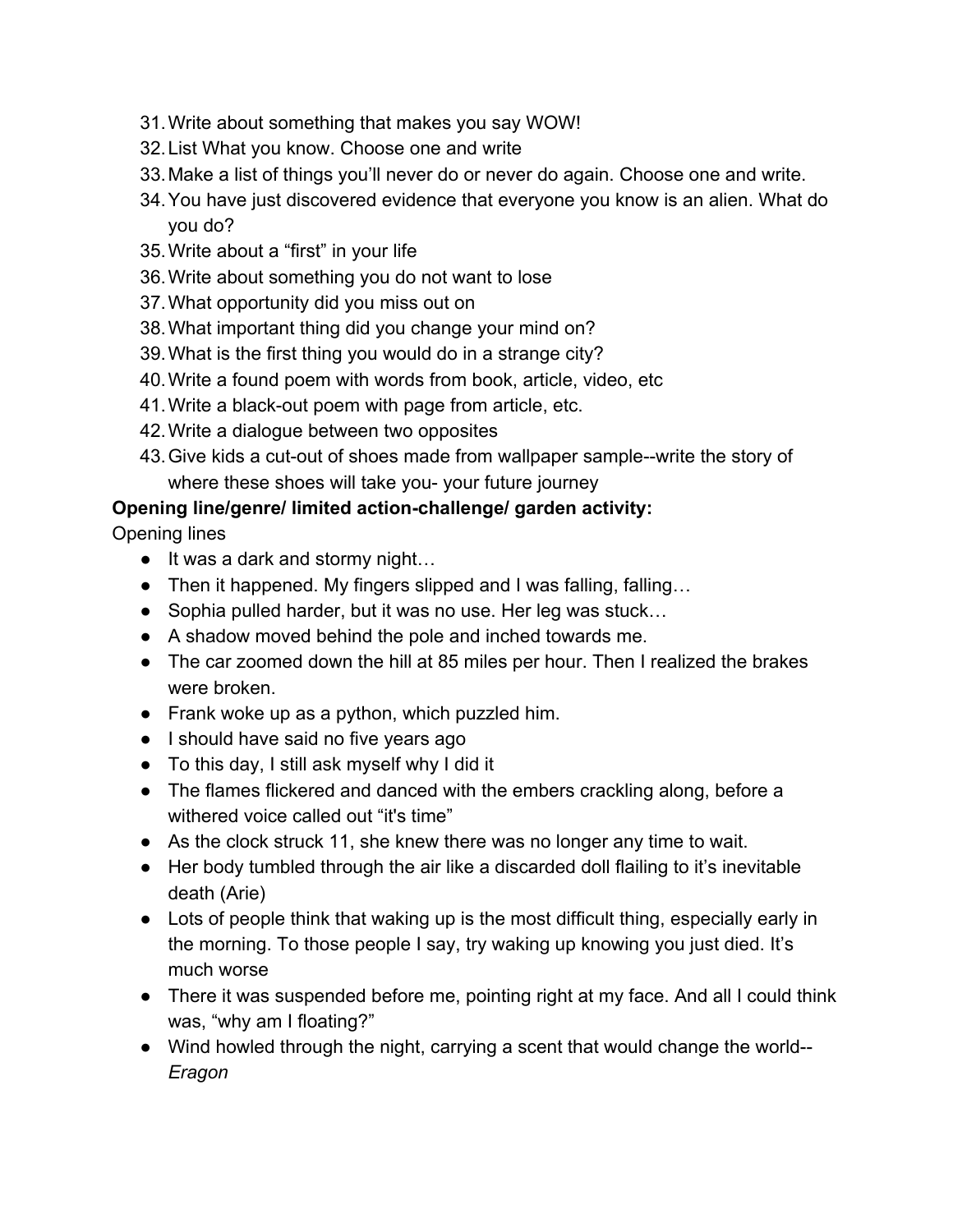- When he woke in the woods in the dark and the cold of the night, he reached out to touch the child beside him. -- *The Road*
- Everyone is born, but not everyone is born the same.-- *Matilda*
- It was the best of times, it was the worst of times. It was an age of wisdom, it was an age of foolishness-- *A Tale of Two Cities*
- Stanley Yelnats was the only passenger on the bus, not counting the driver or the guard. --*Holes*
- It was the day my Grandmother exploded, --*The Crow Road*
- It was a bright cold day in April, and the clocks were striking thirteen-- 1984
- Dear God, I am always have been a good girl.-- *The Color Purple*
- A screaming comes across the sky.--*Gravity's Rainbow* by Thomas Pynchon
- I woke to the sound of a mosquito whining in my left ear and my mother screeching in the right.
- Everyone thinks that children are so sweet as Necco Wafers, but I've lived long enough to know the truth: kids are rotten.-- Turtle in Paradise by Jennifer L. Holm
- Part of the problem, Nita thought as she tore desperately down Rose Avenue, is that I can't keep my mouth shut. --*So You Want to Be a Wizard* By Diane Duane
- John Laroche is a tall guy, skinny as a stick, pale-eyed, slouch-shouldered, and sharply handsome, in spite of the fact that he is missing all of his front teeth.-- *The Orchid Thief* by Susan Orlean
- "I was born twice: first, as a baby girl, on a remarkably smogless Detroit day in January of 1960; and then again, as a teenage boy, in an emergency room near Petoskey, Michigan, in August of 1974."--*Middlesex* by Jeffrey Eugenides
- He knew he was small. He just didn't think he was small. Big difference.--*Travel Team* by Mike Lupica
- It had been a miserable day, a miserable month, a miserable year.
- I loved waking up to my children's laughter until it was no longer there.
- I know I'm not an ordinary ten-year-old kid. I mean, sure, I do things. I eat ice cream. I ride my bike. I play ball. I have an Xbox. Stuff like that makes me ordinary. I guess. And I feel ordinary. Inside. But I know ordinary kids don't make other ordinary kids run away screaming in playgrounds. I know ordinary kids don't get stared at wherever they go.--*Wonder* by R.J. Palacio

## Genres:

Fantasy Realistic Fiction Historical Fiction Thriller/Suspense **Adventure**